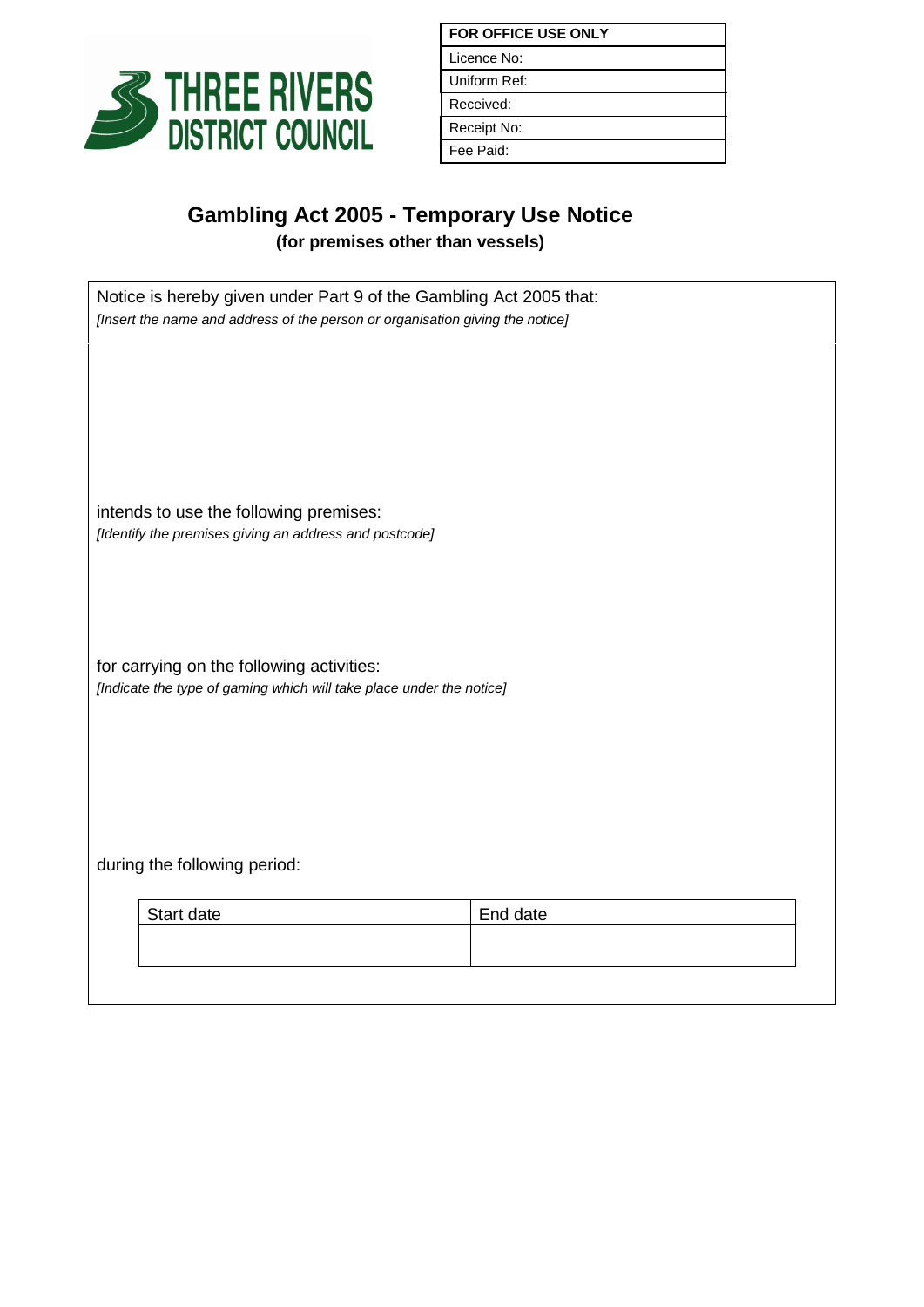| <b>Additional information</b>                                                                                                                                                                  |                    |                     |
|------------------------------------------------------------------------------------------------------------------------------------------------------------------------------------------------|--------------------|---------------------|
|                                                                                                                                                                                                |                    |                     |
| 1. Please describe the nature of the premises to which the notice relates:<br>[Where the activities to be authorised by the notice are to take place only in a part of the premises, include a |                    |                     |
| description of the nature of the part of the premises in which the activities are taking place and its location within the<br>premises.]                                                       |                    |                     |
|                                                                                                                                                                                                |                    |                     |
|                                                                                                                                                                                                |                    |                     |
|                                                                                                                                                                                                |                    |                     |
| 2. Please describe the nature of the event which is to take place (including the number of                                                                                                     |                    |                     |
| persons who are expected to participate in the event):                                                                                                                                         |                    |                     |
|                                                                                                                                                                                                |                    |                     |
|                                                                                                                                                                                                |                    |                     |
|                                                                                                                                                                                                |                    |                     |
| 3. Please give for each day of the period of the notice the times when activities are to begin and                                                                                             |                    |                     |
| end.                                                                                                                                                                                           |                    |                     |
| Date                                                                                                                                                                                           | Start time (hh:mm) | Finish time (hh:mm) |
|                                                                                                                                                                                                |                    |                     |
|                                                                                                                                                                                                |                    |                     |
|                                                                                                                                                                                                |                    |                     |
|                                                                                                                                                                                                |                    |                     |
|                                                                                                                                                                                                |                    |                     |
|                                                                                                                                                                                                |                    |                     |
|                                                                                                                                                                                                |                    |                     |
| [Use additional sheets if necessary. These should be headed "Additional information about times when premises are                                                                              |                    |                     |
| to be used under the notice", and attached to the notice.]                                                                                                                                     |                    |                     |
| 4. Please give the operating licence number of the person or organisation giving the notice:                                                                                                   |                    |                     |

5(a) Please give the name of a person who is responsible for the conduct of the event to which the notice relates, and who will be available to be contacted during the course of the event:

5(b) Please specify that person's role or title in connection with the event:

5(c) Please give a telephone number at which that person can be contacted when the event is taking place: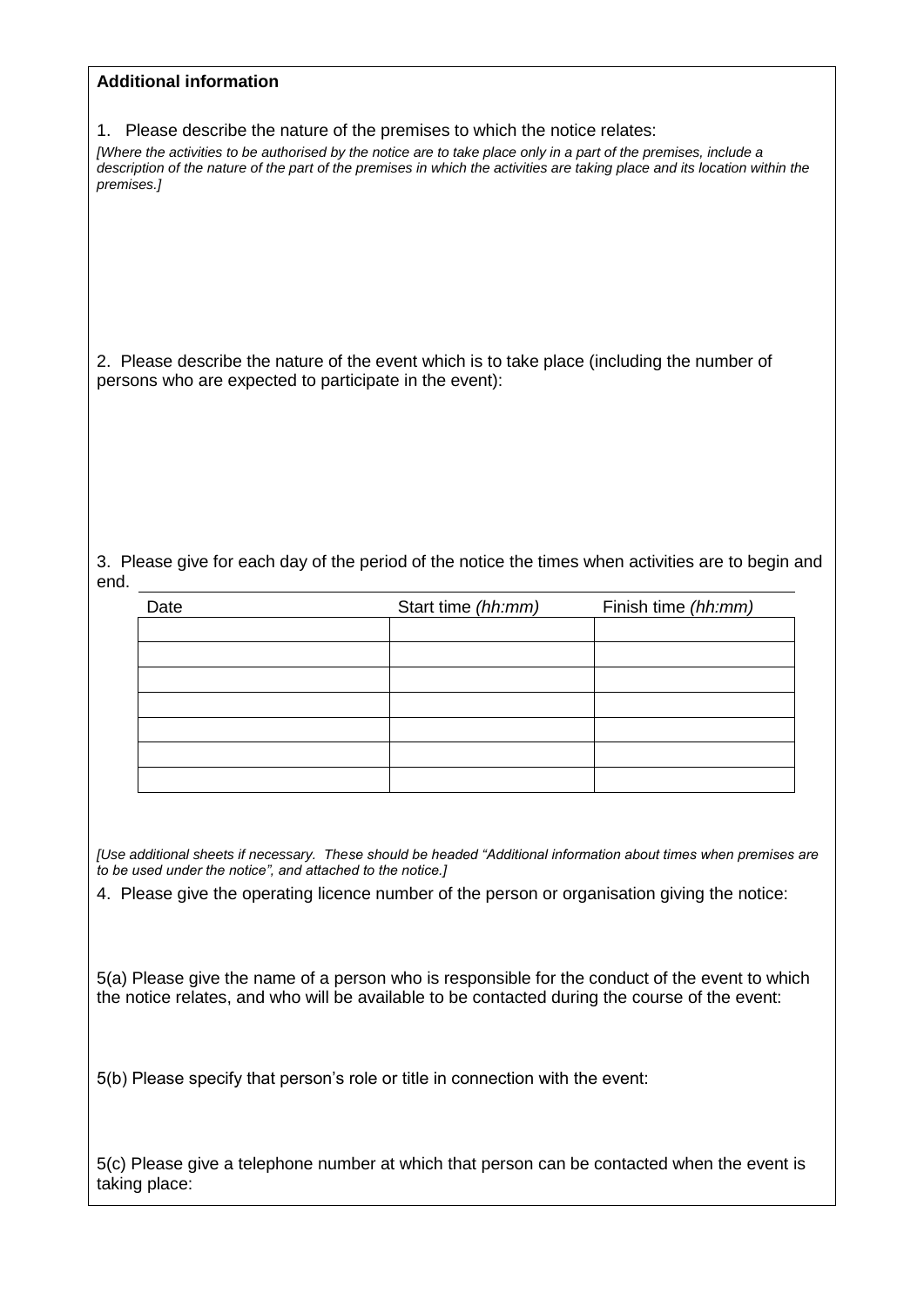| 6(a) Have any activities taken place, or will any activities take place, on the premises under any |
|----------------------------------------------------------------------------------------------------|
| other temporary use notice during the period of 12 months ending on the last day of the period     |
| specified in this notice?                                                                          |

Yes  $\Box$  No  $\Box$ 

| $6(b)$ Where the answer to question $6(a)$ is "yes", give the dates on which such activities have |  |
|---------------------------------------------------------------------------------------------------|--|
| taken or will take place:                                                                         |  |

| Date | End date | Number of days |
|------|----------|----------------|
|      |          |                |
|      |          |                |
|      |          |                |
|      |          |                |
|      |          |                |
|      |          |                |
|      |          |                |

*[Use additional sheets if necessary. These should be headed "Additional information on previous notice periods", and attached to the notice.]*

This notice is given on:

|             | [Specify the date on which the notice is given. This is the date on which it is sent or delivered to the licensing |
|-------------|--------------------------------------------------------------------------------------------------------------------|
| authority.] |                                                                                                                    |

**Declarations and Checklist (please tick or check)**

**I confirm that, to the best of my knowledge, the information contained in this notice is true. I understand that it is an offence under section 342 of the Gambling Act 2005 without reasonable excuse to give information which is false or misleading in, or in relation to, this notice.**

**Checklist:**

- **The date on which this notice is given is more than 3 months before the date on which the activities to which this notice relates are due to start**
- **Payment of the appropriate fee has been made**
- **I understand that premises cannot be used under temporary use notices for more than 21 days in any 12 month period. I confirm that the notice will not lead to this limit being exceeded**
- **I understand that each of the following persons and organisations must be given a copy of the notice and that they must receive it no later than 6 days after the date on which it is sent or delivered to the licensing authority:**
	- o **The Gambling Commission,**
	- o **The chief officer of police, for any area in which the premises are wholly or partly situated, and**
	- o **The Commissioners for Her Majesty's Revenue and Customs**

 $\Box$ 

I understand that Three Rivers District Council may consult other agencies about my suitability to be granted a temporary use notice, and that those other agencies may include other local authorities and the police.

I understand that the purpose of the sharing of this data is to form a full assessment of my suitability to be granted a temporary use notice.

I also understand that the sharing of information about me may extend to sensitive personal data, such as data about any previous criminal offences. Some details will also be displayed in the council's public register of licences.